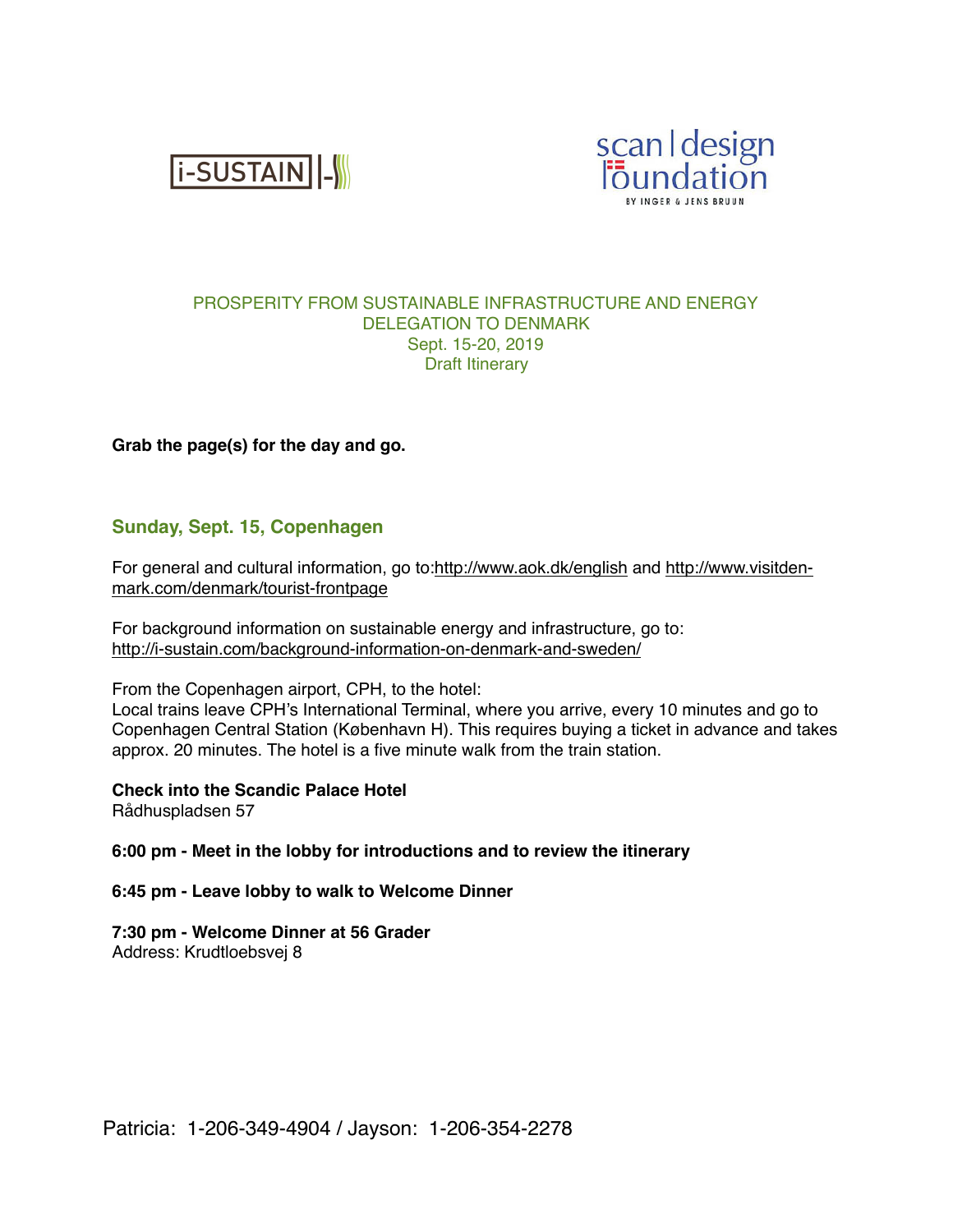# **Monday, Sept. 16, Copenhagen**

## **9:15 am - Private bus laves to hotel to go to Solrød Biogas plant**

#### **10:00 am to 12:30 pm - Arrive at Solrød Biogas (see map below)** Åmarken 6, 4623 Lille Skensved

#### Meet with Solrød Biogas<https://solrodbiogas.dk/en/>

Background: This is great case of agricultural industrial symbiosis. Feedstock includes: seaweed, livestock waste, food waste and industrial waste (organic waste residuals from biotech companies in the nearby area, Chr. Hansen and CP Kelco). The trucks that deliver the liquid manure to the facility, take the 200,000 tons of digestate in return and distribute it on the farms that use it for biological fertilizer. The plant is the first of its kind in Denmark to produce sustainable energy from seaweed.

Solrød provides interesting insights into the organizational structure and the engagement of the local community involving the homeowner association, Solrød Strandrensninglaug, (translated: Solrød Beach Cleaning association), corporations, developers and local authorities and utilities.

The biogas is sent to a CHP facility where it is converted into 23 GWh electricity to power 3,800 households. The surplus heat from the facility will be reused in district heating corresponding to the consumption of about 1700 households.

#### **12:30 pm - Take the bus back to State of Green in Copenhagen Copenhagen**

**1:00 pm to 3:15 pm - Presentations by State of Green, Danish Energy Agency and Fors,**  (includes lunch) Address: Vesterbrogade 1E, 1620 Copenhagen V.

As the official green brand for Denmark, State of Green works to strengthen international awareness of the solutions and competences of Danish business and industry within energy, water, climate adaptation and environment.

The Danish Energy Agency was established in 1975 as an agency of the Danish Ministry of Transport and was in 2007 transferred to the newly created Danish Ministry of Climate and Energy.

Fors is a Danish utility who manages trash/recycling, heating, water and wastewater who is creating industrial symbiosis opportunities in the areas in which they work.

### **Dinner on your own.**

Patricia: 1-206-349-4904 / Jayson: 1-206-354-2278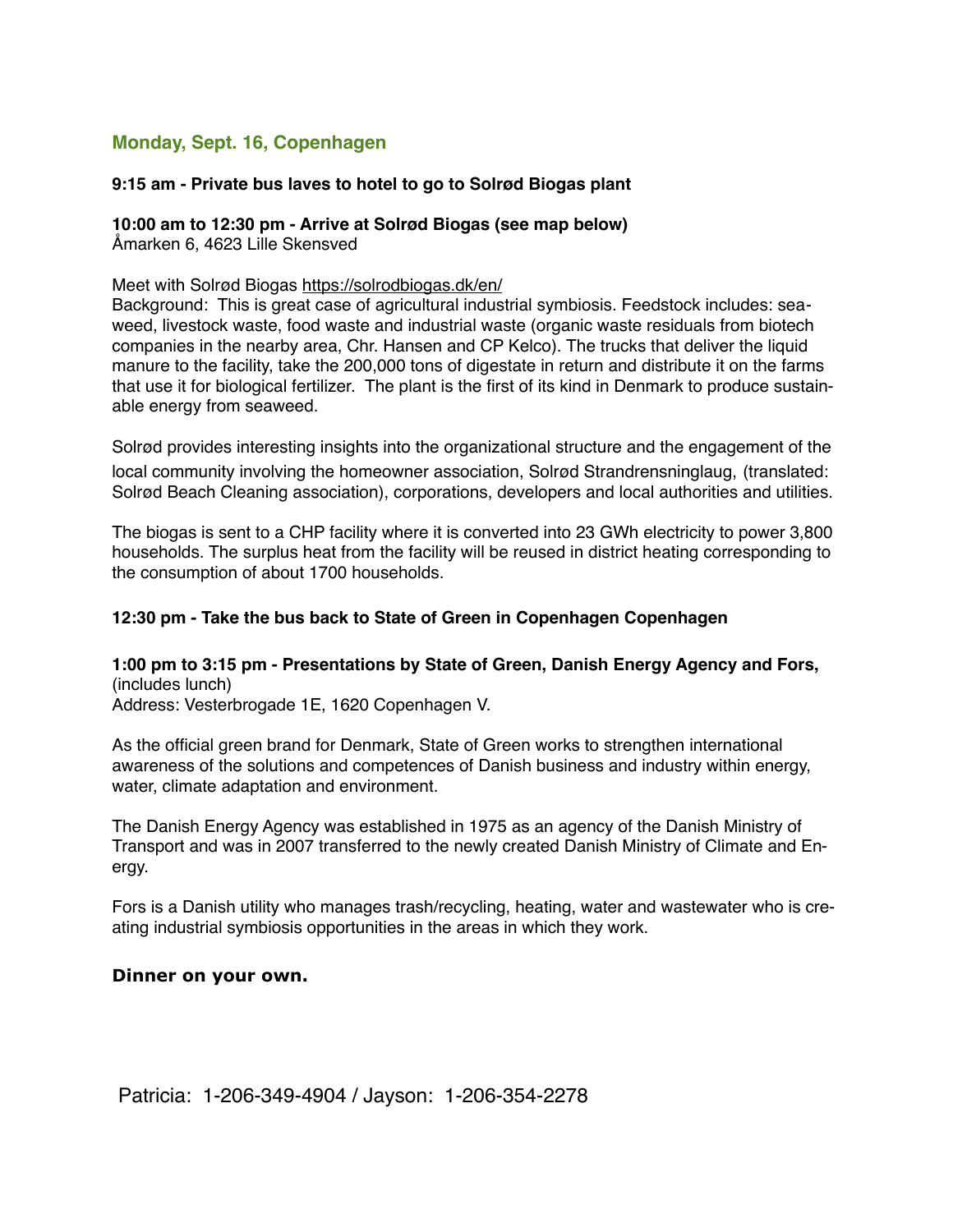# **Tuesday, Sept. 17, Copenhagen/Kalundborg and Samsø Island**

A little free time in the morning to sleep in or explore Copenhagen

# **10:00 am - Bus leaves from the hotel to go to Kalundborg**

**12:00 pm - Arrive at Kalundborg Utility** and have lunch provided by Kalundborg Utility Address: Kalundborg Forsyning, Dokhavnsvej 15

Background: Kalundborg is town of 16,500 residents, 65 miles from Copenhagen which developed an interesting economic development strategy. It hosts the world's most well-known example of Industrial Symbiosis, an association between two or more industrial facilities or companies in which the waste or byproducts of one become the raw materials for another. The motivation for exchange arose in the early 1970s from a mutual effort to reduce costs by seeking income-producing uses for "waste" products. Gradually, those involved realized that a carefully managed exchange of energy and materials could enable mutual economic benefit while reducing the environmental impact of large industrial operations. Today, Kalundborg's Industrial Symbiosis comprises eight core companies; DONG Energy Asnæs Power Station, Statoil-Hydro Refinery, Gyproc A/S, Novo Nordisk, Novozymes, recycling company RGS 90 A/S, waste company Kara Noveren I/S and Kalundborg Municipality. Each company is bound to each other via an intricate network of flows; flows of steam, gas, water, gypsum, fly ash and sludge. The system consists of 6 private partners, 3 public partners, over 5000 employees combined and 25 different resource streams exchanged.

## **12:30 pm - A presentation by Per Møller on Kalundborg Symbiosis**

## **1:00 pm - A general introduction to Kalundborg Utility by Lars Sørensen**

## **1:20 pm - Wastewater treatment, energy and environment by Preben Thisgaard**

## **1:40 pm - Questions and answers and general discussion**

**2:00 pm -** Guided tour to Tissø II. A waterwork for treatment of water from Lake Tissø where a - 10 MWh heatpump uses heat from wastewater. This installation supplies more than 30% of Kalundborg City with district heating.

**-** Visit the WWTP. An advanced treatment plant for industrial and sanitary wastewate**r**

## **3:00 pm - Departure for Bigadan**

## **3:15 pm - Visit Bigadan**

In co-operation with Ørsted, the Bigadan biogas plant handles waste products from the insulin and enzyme production at Novo Nordisk and Novozymes. The plant produces the equivalent of the annual natural gas consumption of 5,000 households.

## **4:30 pm - Departure for Samsø ferry**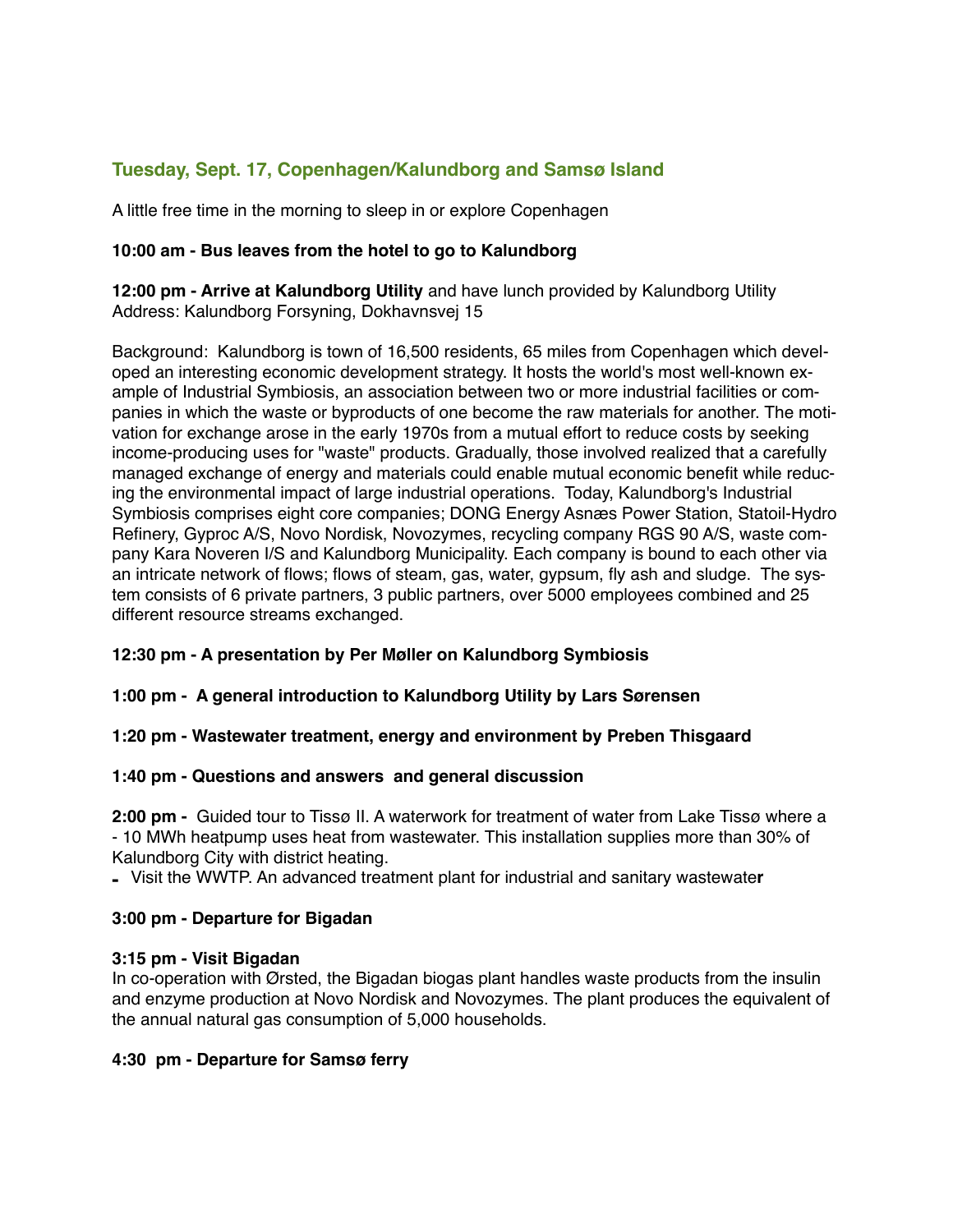## **4:30 pm to 5:30 pm - There should be time for us to grab a beer in Kalundborg before the ferry.**

# **5:55 pm - Take the ferry to Samsø Island**

Route/Ferry: Kalundborg to Ballen/Samsø.

Background: Samsø is a small island with a population of 3,724. Due to its central location, the island was used during the Viking age as a meeting place.In 1997, Samsø won a government competition to become a model renewable energy community. As a result, 100% of its electricity today comes from offshore and onshore wind power and biomass. It also has several biomassbased district heating systems so that 70% of the heat demand is generated by local resources.The island often exports renewable electricity to the mainland. Energy tourism is an important part of the local economy as interested people from all over the world come to learn how the island has become a renewable energy community.

**Arrive 7:25 pm - A bus will be waiting for us to take us to to the Ballen Baden hotel** Address: Ballen Havn I 8305 Samsø I Phone: +45 8659 1799 http://www.ballenbadehotel.dk/

## **8:00 pm - Dinner at Ballen Baden Hotel.**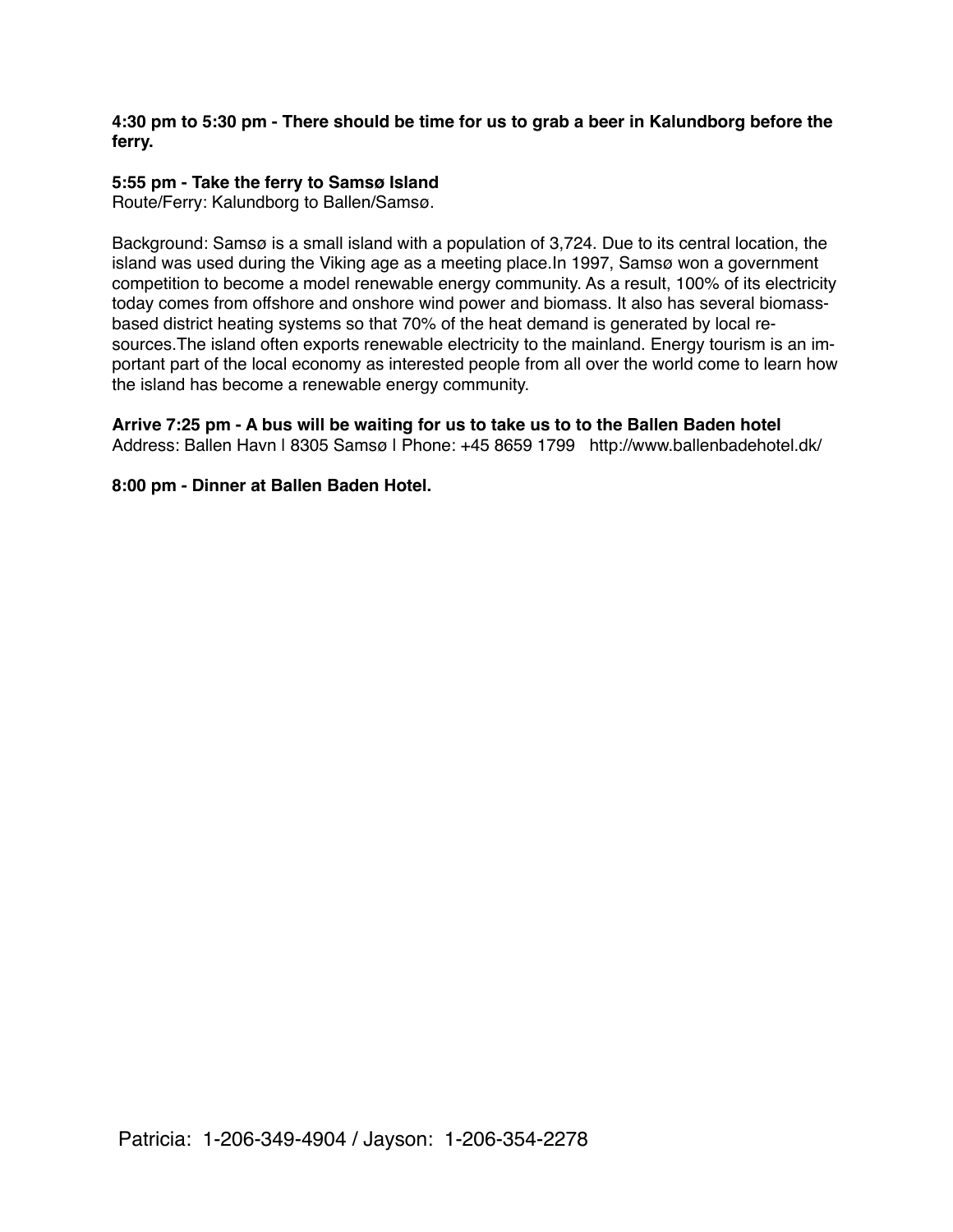# **Wednesday, Sept. 18, Samsø Island/Aarhus**

## **Before 9:00am - Please leave your luggage with the front desk. We will not be returning to the hotel. (Your luggage will be picked up.)**

### **9:00am - Leave hotel lobby and walk to Energy Academy**

Address: [Energiakademiet.dk](http://energiakademiet.dk/) - Strandengen 1, 8305 Samsø - Tlf. +45 8792 1011

## **9:15am - 3:00pm - Energy Academy including lunch at Skipperly.**

Background: Samsø Island is the world's first 100% renewable powered island. Much of the fuel used is local forestry and farm waste. We will start the day at Samsø Energy Academy, which, apart from being the daily workplace for the Energy Academy's staff, is a highly sustainable building. We will learn about the processes behind local ownership and engagement. How was it possible for Samsø to become self-sufficient with renewable energy in less than 10 years? In this presentation we will explain the processes behind Samsø's 10-year transition as Denmark's Renewable Energy Island and the vision to become fossil free by 2030.

The tour of the island will include the following:

- Visit to the straw-based district heating plant in Ballen/Brundby
- Visit to a wind turbine owned by a local farmer
- Visit to the Solar PV (photovoltaic) and electrical cars owned by Samsø municipality

• Visit to Mårup local district heating plant based on 75% woodchips and 25% solar thermal collectors

For in depth background information, download the 10 year status report at their website: [http://](http://energiakademiet.dk/en/vedvarende-energi-o/) [energiakademiet.dk/en/vedvarende-energi-o/](http://energiakademiet.dk/en/vedvarende-energi-o/)

## **3:45 pm - Take the Samsø Rederi ferry to Hou.** (This is not the same ferry/route we came on.)

Background on the ferry - Prinsesse Isabella will become the first CO2 neutral ferry in the world. This is the first domestic ferry in Denmark to be powered by liquefied natural gas. The goal is for the ferry to run on locally produced biogas. Residual products from the island's farming industry will form the foundation of this environmentally friendly fuel.

## **4:45 pm - Arrive Hou**

## **4:50 pm - Take private bus to Aarhus**

#### **6:00 pm - Arrive in Aarhus and check into Radisson Blu.**

Explore the lovely city of Aarhus and dinner on your own

Background: This Viking-founded, student-filled hub has accrued some weighty accolades — in 2017 its titles included European Capital of Culture and European Region of Gastronomy. The ever-expanding menu of architectural landmarks, lauded restaurants, bars, festivals and boutiques is a mark of a vibrant city on the rise. It's a great place to explore – compact, photogenic and friendly (its local nickname is 'the city of smiles'). Here you'll be left in little doubt why Denmark scores so highly in those livability lists.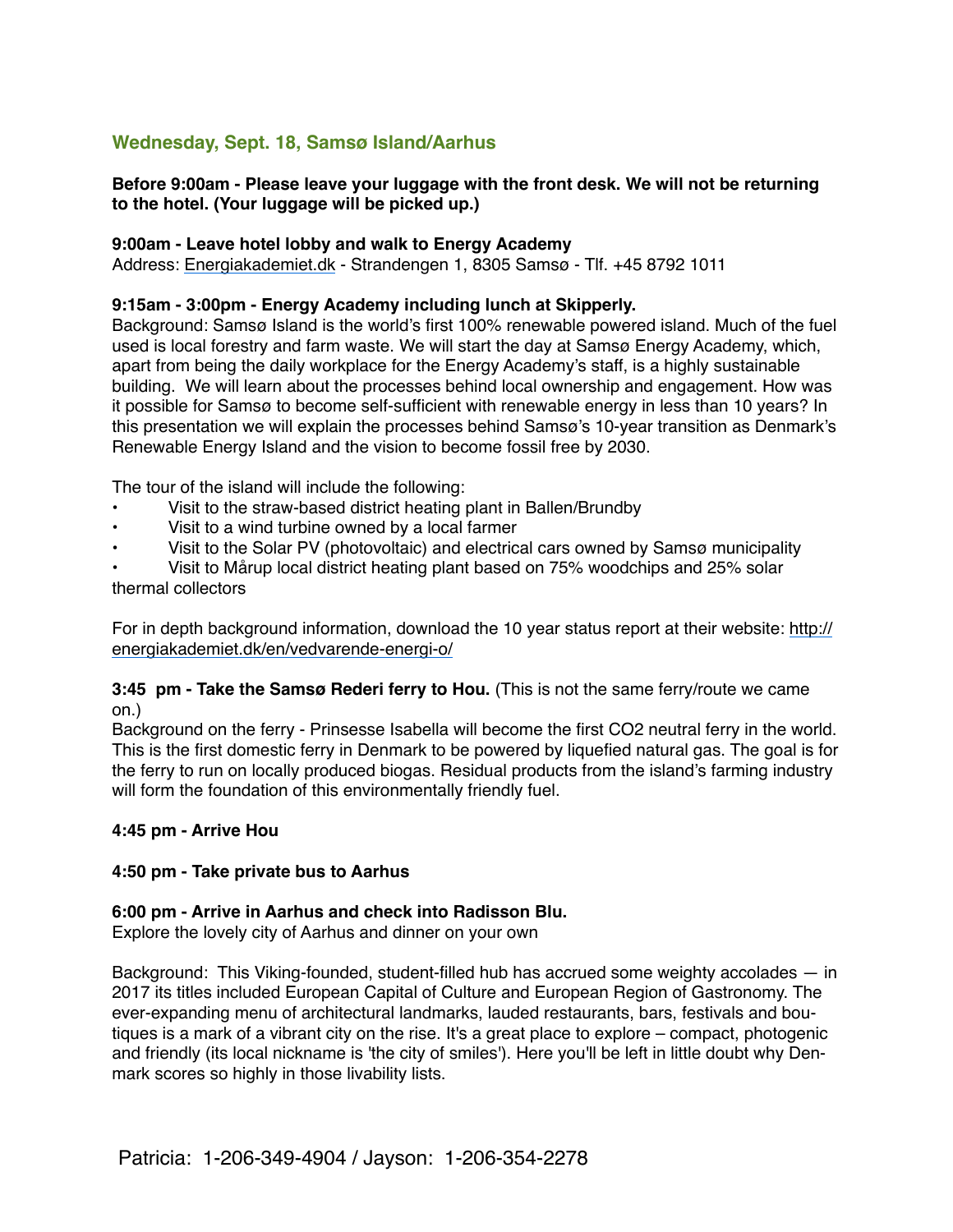# **Thursday, Sept. 19/Arhus//Tjele/Copenhagen**

### **8:30 am - Bus leaves hotel for Agro Business Park**

Background: ABP is an Agro-environmental incubator and business development organization located next to Aarhus University's research facility, which has a research digester. **Apple has invested 2 billion USD on a data centre in Denmark and Ireland. The size of the data centre in Denmark is 166,000 cubic meters. This is the largest investment in Europe to date. The idea is to run the data centre on 100 % renewable energy and the reason for choosing Denmark as one of their location.** The data centre is under construction and will be located next to Agro Business Park with access to wind, biogas and other renewable sources.

AGP is participating in an EU funded initiative called ValueWaste launched in November 2018. It is about urban waste upcycling for the production of high-value bio-based products. One of the participating companies is Danish UniBio. They have developed what they call the U-Loop technology, which turns methane (from natural gas or biogas) into a highly concentrated protein product, which can be used in feed for animals thru a fermentation process. Kalundborg Kommune is also participating the project.

For more information on ABP: <https://investinviborg.com/Green-Tech/Agro-Business-Park> For more information on Value Waste: <https://www.agropark.dk/projekter/valuewaste>

## **9.30 am - Meet with Michael Støckler of Agro Business Park**

Address: Niels Pedersens Allé 2, Tjele

- **11.00 am Go to Aarhus University for a tour of the biogas plant and biogas upgrade**
- **12.00 pm Lunch at Aarhus University**
- **12.45 pm Tour of Aarhus University Biorefining green biomass**
- **2: 00 pm Departure by bus to Skanderborg train station**

#### **3:30 pm - Train from Skanderborg to Copenhagen**

You will have homework to do on the train in preparation for the meeting tomorrow morning

#### **6.00 pm - Arrival Copenhagen; return to Scandic Palace**

## **7:00 pm - Leave the hotel for the Farewell Dinner at Garden Restaurant**

## **7:30 pm : Farewell Dinner at Garden Restaurant**

Gothersgade 87 &, Landemærket 57